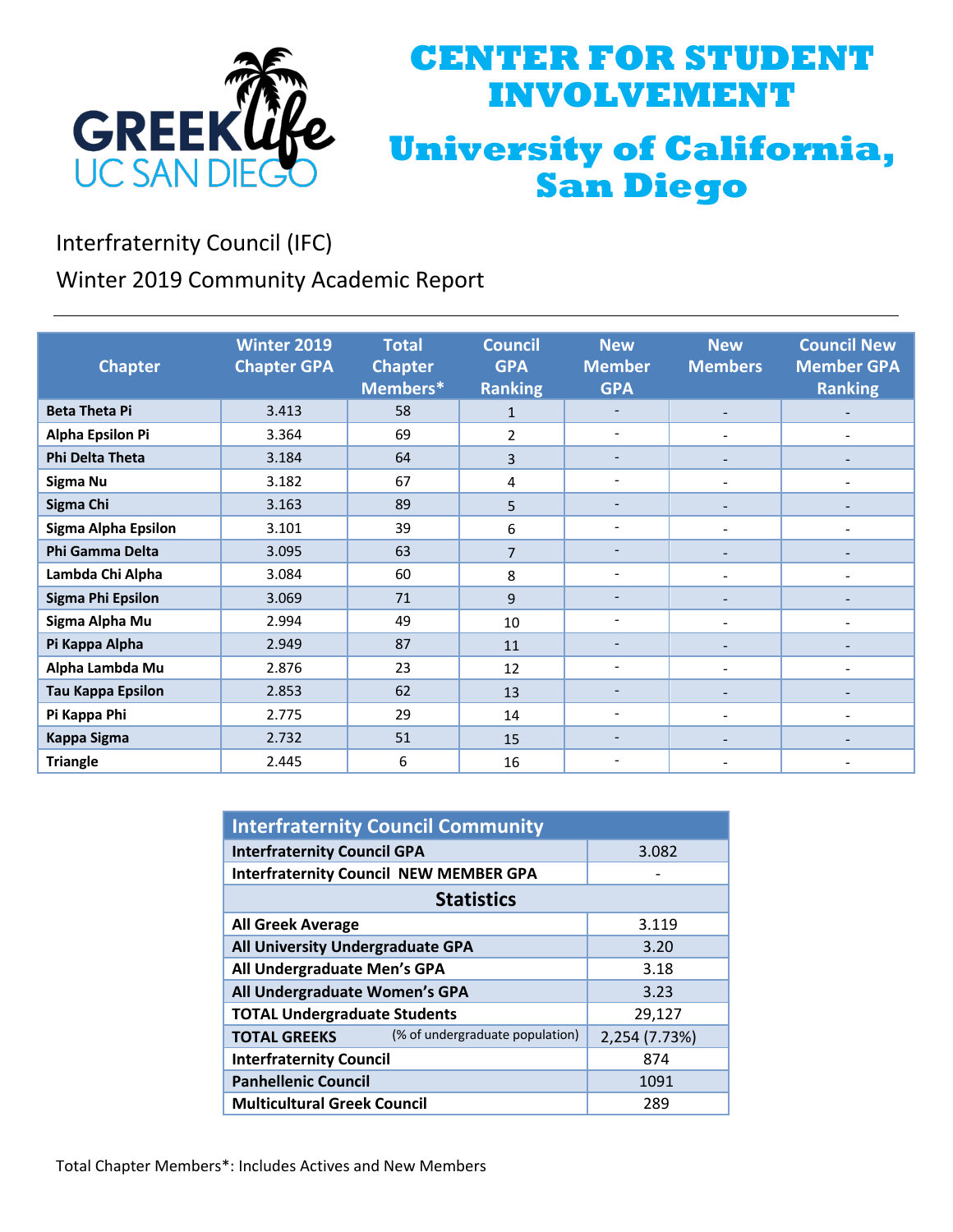

# **CENTER FOR STUDENT INVOLVEMENT University of California, San Diego**

Panhellenic Council (PHC)

Winter 2019 Community Academic Report

| <b>Chapter</b>           | <b>Winer 2019</b><br><b>Chapter GPA</b> | <b>Total</b><br><b>Chapter</b><br>Members* | <b>Council</b><br><b>GPA</b><br><b>Ranking</b> | <b>New</b><br><b>Member</b><br><b>GPA</b> | <b>New</b><br><b>Members</b> | <b>Council New</b><br><b>Member GPA</b><br><b>Ranking</b> |
|--------------------------|-----------------------------------------|--------------------------------------------|------------------------------------------------|-------------------------------------------|------------------------------|-----------------------------------------------------------|
| Kappa Alpha Theta        | 3.434                                   | 99                                         | $\mathbf{1}$                                   | $\overline{\phantom{a}}$                  | $\overline{\phantom{a}}$     |                                                           |
| Chi Omega                | 3.274                                   | 102                                        | $\overline{2}$                                 | $\overline{\phantom{a}}$                  |                              |                                                           |
| Sigma Kappa              | 3.274                                   | 100                                        | 3                                              | 3.08                                      | 10                           | 3                                                         |
| Kappa Kappa Gamma        | 3.259                                   | 110                                        | 4                                              |                                           |                              |                                                           |
| Delta Gamma              | 3.234                                   | 103                                        | 5                                              | 2.974                                     | 8                            | 8                                                         |
| Delta Delta Delta        | 3.177                                   | 86                                         | 6                                              | 3.045                                     | 10                           | 4                                                         |
| <b>Alpha Omicron Pi</b>  | 3.162                                   | 103                                        | 7                                              | 3.314                                     | 6                            | 1                                                         |
| <b>Alpha Epsilon Phi</b> | 3.157                                   | 69                                         | 8                                              | 3.022                                     | 6                            | 6                                                         |
| Alpha Chi Omega          | 3.15                                    | 89                                         | 9                                              | 3.195                                     | 8                            | $\overline{2}$                                            |
| Pi Beta Phi              | 3.144                                   | 97                                         | 10                                             |                                           | $\overline{\phantom{a}}$     |                                                           |
| Alpha Phi                | 3.114                                   | 106                                        | 11                                             | 3.025                                     | 9                            | 5                                                         |
| Phi Sigma Rho            | 3.094                                   | 87                                         | 12                                             | 3                                         | 17                           | 7                                                         |

| <b>Panhellenic Council Community</b>      |                                 |               |  |  |
|-------------------------------------------|---------------------------------|---------------|--|--|
| <b>Panhellenic Council GPA</b>            | 3.232                           |               |  |  |
| <b>Panhellenic Council NEW MEMBER GPA</b> | 3.126                           |               |  |  |
| <b>Statistics</b>                         |                                 |               |  |  |
| <b>All Greek Average</b>                  | 3.119                           |               |  |  |
| All University Undergraduate GPA          | 3.20                            |               |  |  |
| All Undergraduate Men's GPA               | 3.18                            |               |  |  |
| All Undergraduate Women's GPA             | 3.23                            |               |  |  |
| <b>TOTAL Undergraduate Students</b>       | 29,127                          |               |  |  |
| <b>TOTAL GREEKS</b>                       | (% of undergraduate population) | 2,254 (7.73%) |  |  |
| <b>Interfraternity Council</b>            | 874                             |               |  |  |
| <b>Panhellenic Council</b>                | 1091                            |               |  |  |
| <b>Multicultural Greek Council</b>        | 289                             |               |  |  |